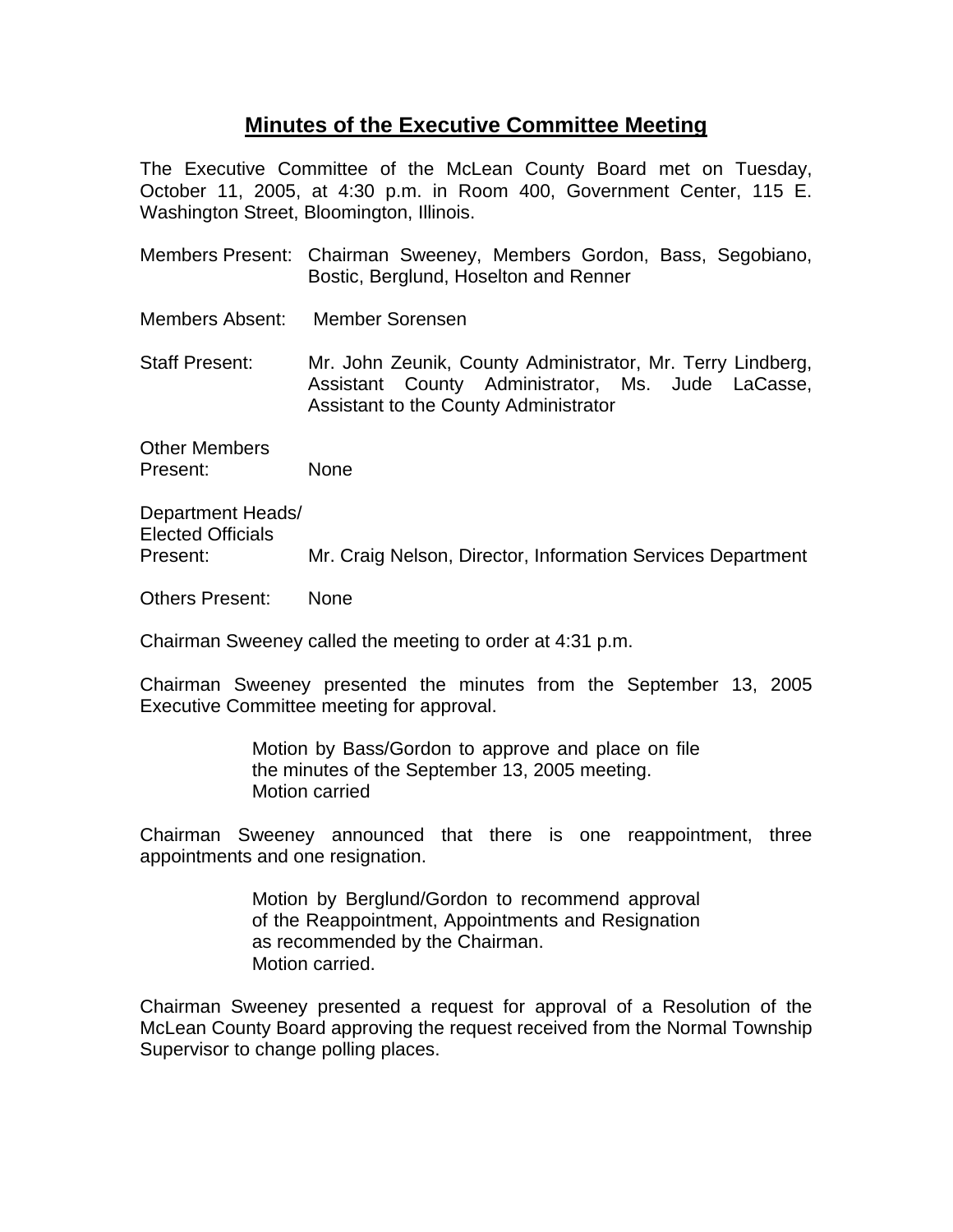Executive Committee October 11 Page Two

> Motion by Bass/Renner to recommend Approval of a Resolution of the McLean County Board approving the request received from the Normal Township Supervisor to Change Polling Places. Motion carried.

Ms. Sue Berglund, Vice Chairman, Finance Committee stated that the Finance Committee brings no items for action.

Chairman Sweeney asked if there were any questions for Ms. Berglund. Hearing none, he thanked her.

Mr. Tari Renner, Chairman, Justice Committee stated that the Justice Committee brings two items for action to the Executive Committee. He presented a request for approval of an Emergency Appropriation Ordinance amending the McLean County Fiscal Year 2005 Combined Annual Appropriation and Budget Ordinance – Metro McLean County Centralized Communications Center Fund 0452 – MetCom Department 0030. Mr. Renner explained that this is to purchase new work stations, console equipment and furniture in preparation for the move to STARCOM21.

> Motion by Renner/Bostic to recommend approval of an Emergency Appropriation Ordinance amending the McLean County Fiscal Year 2005 Combined Annual Appropriation and Budget Ordinance – Metro McLean County Centralized Communications Center Fund 0452 for MetCom Department 0030. Motion carried.

Mr. Renner presented a request for approval of an Emergency Appropriation Ordinance amending the McLean County Fiscal Year 2005 Combined Annual Appropriation and Budget Ordinance – Children's Advocacy Center Fund 0129, Children's Advocacy Center 0062.

> Motion by Renner/Berglund to recommend approval of an Emergency Appropriation Ordinance amending the McLean County Fiscal Year 2005 Combined Annual Appropriation and Budget Ordinance – Children's Advocacy Center Fund 0129 for the Children's Advocacy Center 0062. Motion carried.

Chairman Sweeney asked if there were any questions. Hearing none, he thanked Mr. Renner.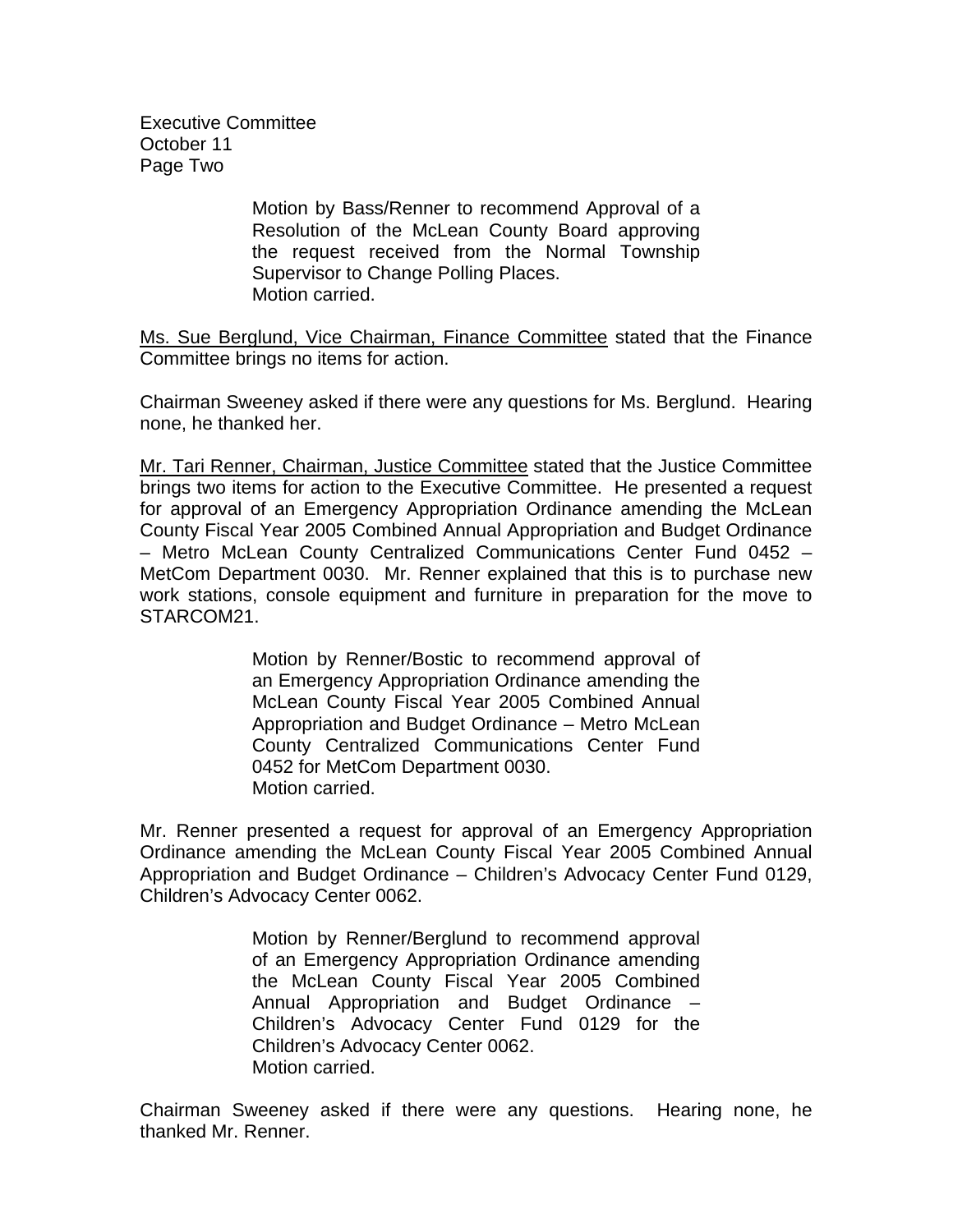Executive Committee October 11 Page Three

Mr. George Gordon, Chairman, Land Use and Development Committee reported that the Land Use and Development Committee brings no items for action to the Executive Committee. He advised the Committee that item D.1)b) on the Agenda will be pulled from the County Board Agenda next week. Mr. Gordon explained that the County Board approved a request (c. 1995) for the Crestwicke North Subdivision to change the name of a road from Pebble Beach Road to Pebble Road. The current request, as indicated on the Agenda, is to change the name back to Pebble Beach Road. Pursuant to an Ordinance approved by the County Board, the Emergency Telephone Systems Board has jurisdiction over the naming of rural streets and roads. Mr. Gordon stated that, though approved by the Board at that time, recently, it was learned that ETSB never acted on the request to change the name from Pebble Beach Road to Pebble Road. Since the previous name change was never approved by the ETSB, the current request is unnecessary. Mr. Gordon indicated that the people who live in the Subdivision preferred the name Pebble Beach Road and asked the Developer to request the change, which led to the Developer's request for the current name change.

Chairman Sweeney asked if there were any questions. Hearing none, he thanked Mr. Gordon.

Ms. Diane Bostic, Chairman, Property Committee presented a request for approval of an Emergency Appropriation Ordinance Amending the McLean County Fiscal Year 2005 Combined Annual Appropriation and Budget Ordinance – General Fund 001, Facilities Management Department 0041 – Parking – Health Department Building 0046.

> Motion by Bostic/Berglund to recommend approval of an Emergency Appropriation Ordinance amending the McLean County Fiscal Year 2005 Combined Annual Appropriation and Budget Ordinance – General Fund 0001, Facilities Management – Parking for the Health Department Building 0046. Motion carried.

Chairman Sweeney asked if there were any questions. Hearing none, he thanked Ms. Bostic.

Mr. Duffy Bass, Chairman, Transportation Committee stated that the Transportation Committee brings no items for action.

Chairman Sweeney asked if there were any questions. Hearing none, he thanked him.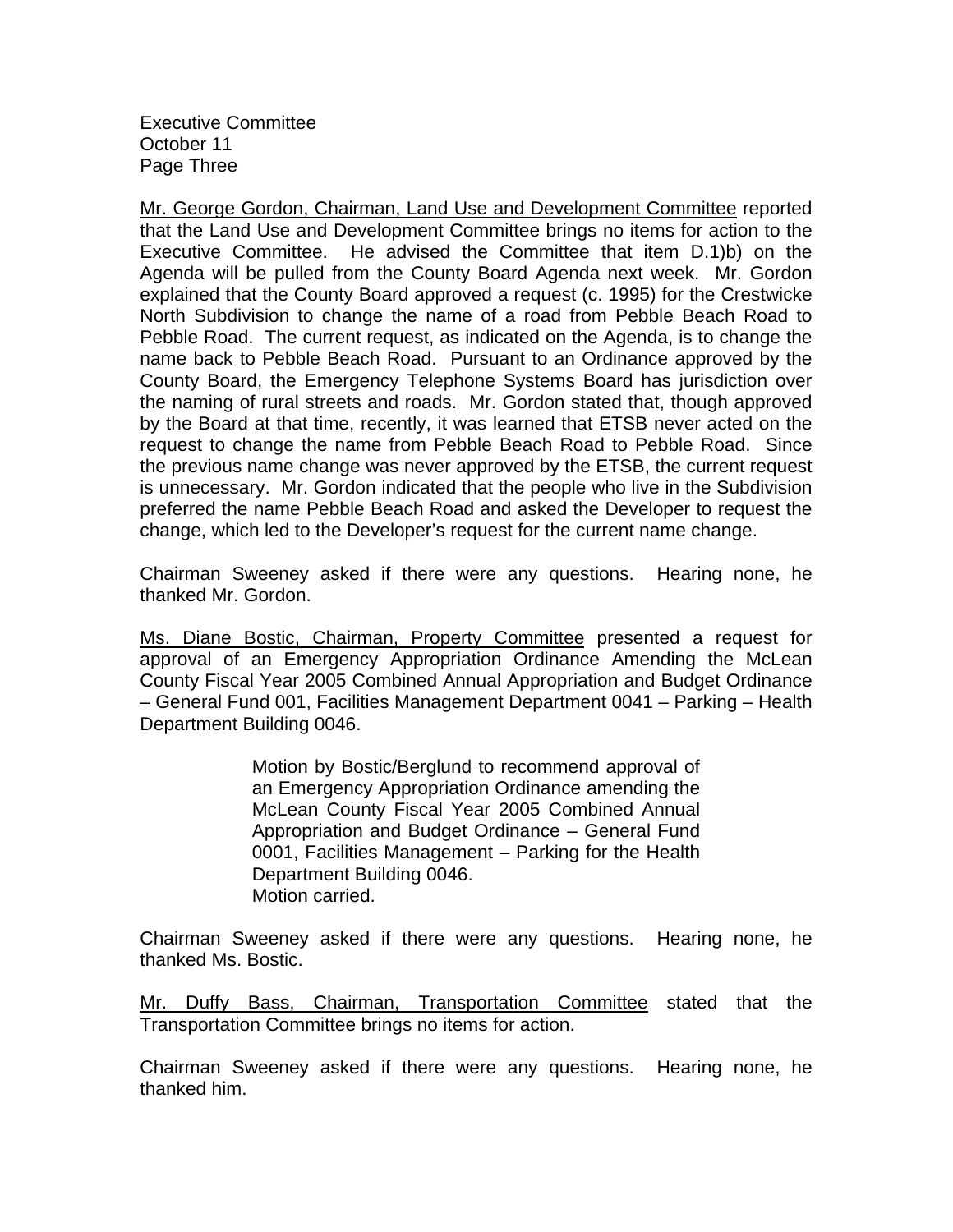Executive Committee October 11 Page Four

Mr. John Zeunik, County Administrator, introduced the review of the Fiscal Year 2006 Recommended Budget for the following departments:

**Information Services Department 0001-0043** can be found on pages 142-146 of the Budget Book and pages 20-24 of the Summary. Mr. Zeunik reported that Revenue has increased 3.3%, which is primarily due to the transfer of funds. He stated that the Reimbursement for Computer Services Line Item decreases in FY'2006.

Mr. Zeunik indicated that there is very little change in the Operating Budget in terms of full-time staffing. He noted that the Materials and Supplies line items reflect a small increase.

Mr. Zeunik reported that Contract Services line item 706.0001 increased from \$460,000.00 in the FY'2005 Adopted Budget to \$681,500.00 in the FY'2006 Recommended Budget. This increase is based on work on the Integrated Justice Information System project, which is Civil, Probation and Juvenile, as well as annual maintenance expenses. Mr. Zeunik advised that the County, along with the City of Bloomington, the Town of Normal, Bloomington Township and Normal Township are contributing to a five-year flyover for the Geographic Information System. He noted that \$165,000.00 is budgeted in the Information Services Budget and \$20,000.00 is budgeted in the Highway Department for a total of \$185.000.00 towards the project.

Mr. Zeunik noted that there is a new Line Item 850.0001, Capitalzed Assets, which appears in the Budget, this year, for the first time. He explained that this Line Item was added by the Auditor to track equipment or capital expenditures in excess of \$10,000.00, which, under GASB 34, must be depreciated or capitalized.

Mr. Segobiano asked for clarification of the Contract Services expense of \$40,000.00 for miscellaneous contract expenses. Mr. Nelson replied that this is for emergency Contract assistance throughout the year. If the funds are not expended, they are returned to the General Fund.

> Motion by Gordon/Renner to recommend tentative approval of the Information Services Department 0001-0043 FY'2006 Recommended Budget as submitted. Motion carried.

**County Administrator's Office 0001-0002** can be found on pages 8-9 of the Budget Book and pages 25-27 of the Summary. Mr. Zeunik reported that the total operating cost of \$440,084.00 represents a 5.16% increase over FY'2005.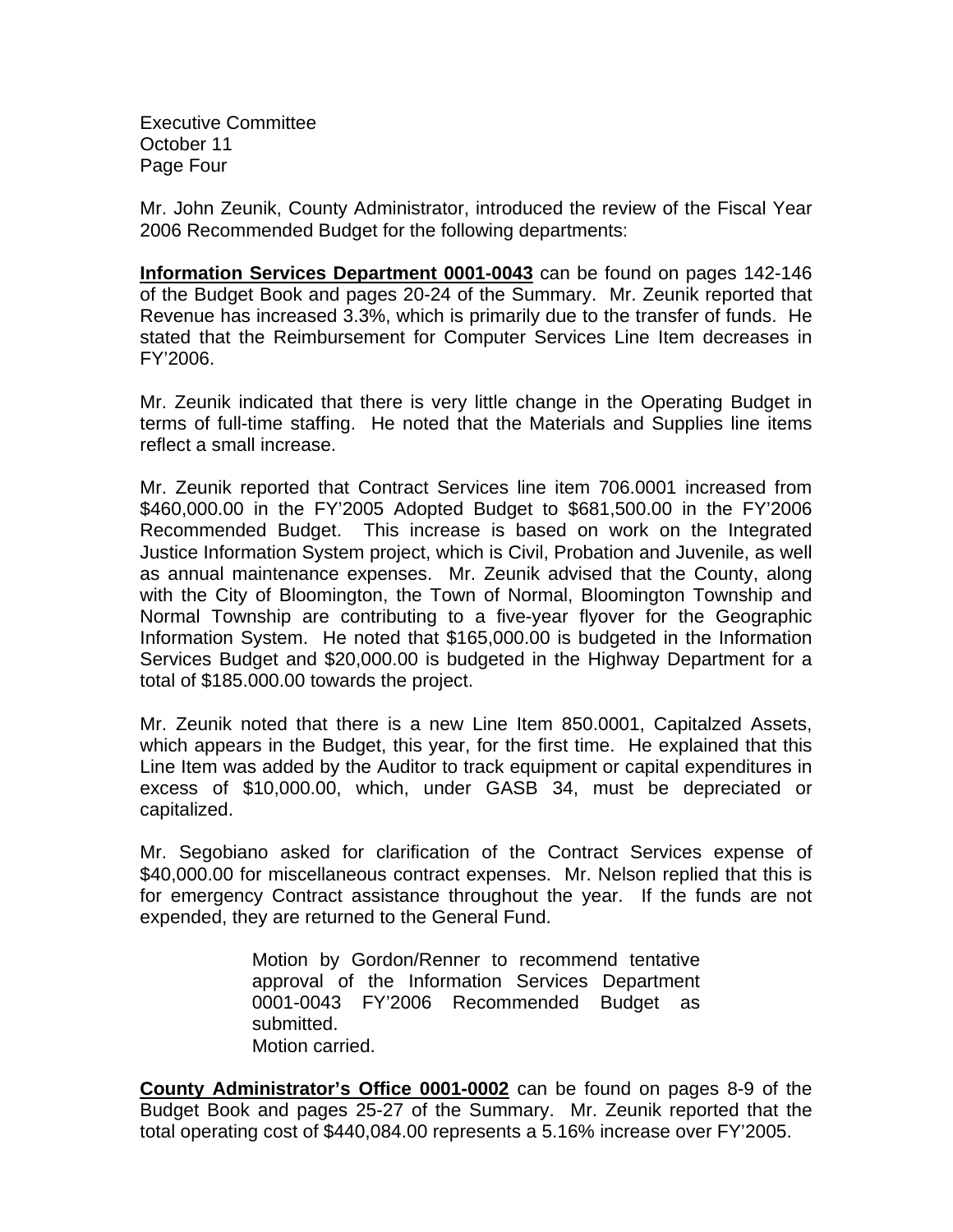Executive Committee October 11, 2005 Page Five

Mr. Zeunik stated that there is no change in the staffing level in FY'2006. He pointed out that Line Item 620.0001, Operating/Office Supplies, increased significantly as a result of a change in the Chart of Accounts made by the Auditor's Office in the FY'2006 Budget. The Operational Supplies line item account has been combined with the Office Supplies line item account. Also, in place of Operating Supplies, the Auditor added a line item referred to as Non-Major Equipment which is Line Item 621.0001. Mr. Zeunik stated that these changes are seen throughout the FY'2006 Budget.

Mr. Zeunik reported that there is very little change in the Contractual Services line, noting a slight increase in the Interest Expense line, which reflects the lease purchase on the Digital Copier in the Office. Also, the Lease Purchase line reflects the principal amount for the Digital Copier.

Chairman Sweeney asked if there were any questions for Mr. Zeunik. Hearing none, he asked for a motion to accept.

> Motion by Berglund/Renner to recommend tentative approval of the County Administrator's Office FY'2006 Recommended Budget as submitted. Motion carried.

Mr. Zeunik mentioned that, at next month's Executive Committee meeting, the Committee will consider the County Board's budget, which is always the last budget the Committee considers. He noted that the recommendations from the various oversight Committees will come before the Executive Committee and, pursuant to the Board Resolution and the Board Rules, the Executive Committee will forward the final Recommended Budget to the full Board on November  $15<sup>th</sup>$ .

Chairman Sweeney asked if there was any further discussion. Hearing none, Chairman Sweeney presented the September 30, 2005 bills as recommended and transmitted by the County Auditor for payment. The fund total for the month is \$252,837.17 with the prepaid total the same.